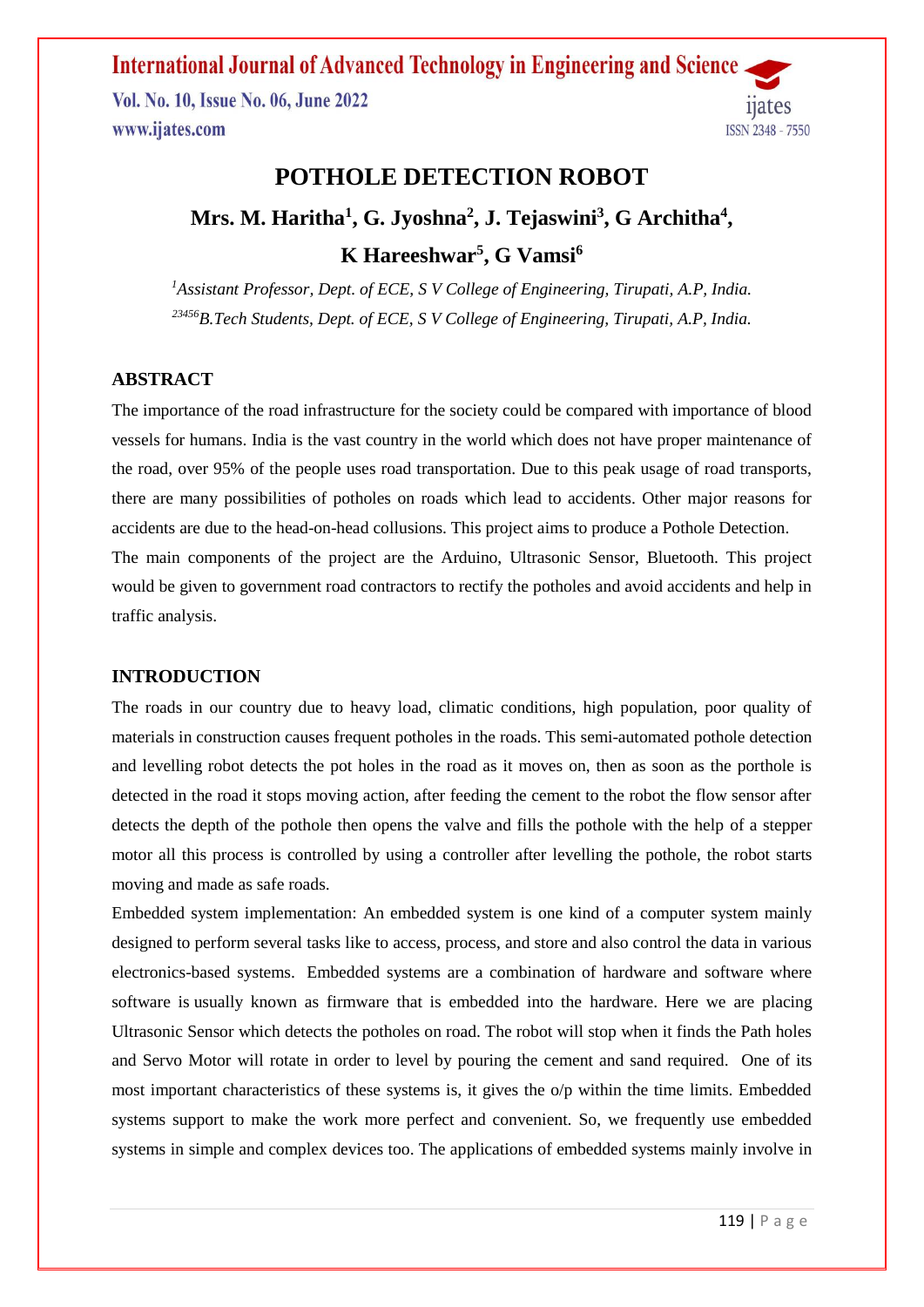## **International Journal of Advanced Technology in Engineering and Science** Vol. No. 10, Issue No. 06, June 2022 www.ijates.com **ISSN 2348 - 7550**

our real life for several devices like microwave, calculators, TV remote control, home security and neighbourhood traffic control systems, etc.

#### **LITERATURE RIVEW**

The advent and emergence of sensor networks has enabled these devices to collect vital information about the environment and also to undertake context processing. Radio Frequency Identification (RFID) and Sensor Based Networks enable objects in the physical world to be fitted with network capabilities thereby enabling them to collect and process vital information about their environments. The term internet of things (IoT) was first coined by Kevin Ashton in 1999 at MIT during their study of using radio frequency identification and sensor networks for supply chain management. The global network of things provides a context aware processing and computations of objects in the world and their environmental conditions using network resources and also facilitates the sharing of data and information among various objects (Al-Fuqaha et al., 2015; Zanella et al., 2014). There have been several studies into the detection, reporting and maintenance of potholes. Pavan et al. (2014) explored the use of android smartphones to detect and report potholes.

Rohith V L The main objective of the project is to design and fabricate a Semi Automated Robot, which will detect the Pothole on the road and will discharge the required amount on concrete quantity, which is needed for the detected pothole and to do the levelling process on the discharged concrete Vadiraj.R. S In this experiment, we are also providing manual control of the robot; if the user does not want to use the automatic, then he can monitor using an android application which has all control of robot applications, like forwarding, backward, left, right, roll, fill.

#### **EXISTING METHOD**

Existing methods for the monitoring of road conditions using mobile devices are mainly based on camera observations and vibration detection. Vision-based methods rely on mobile devices mounted on a driving vehicle to capture pictures of the road surface, and automatically analyse the road information contained in the pictures through image analysis algorithms.

#### **Drawbacks:**

By using this, that vibration Sensor should not give accurate output. Image capturing and analysing may take time to detect whether it is path hole or not. Process is long.

#### **PROPOSED METHOD**

The proposed real-time pothole detection approach can be used to improve the safety of traffic for transport. Here we are placing Ultrasonic Sensor which detects the potholes on road. The robot will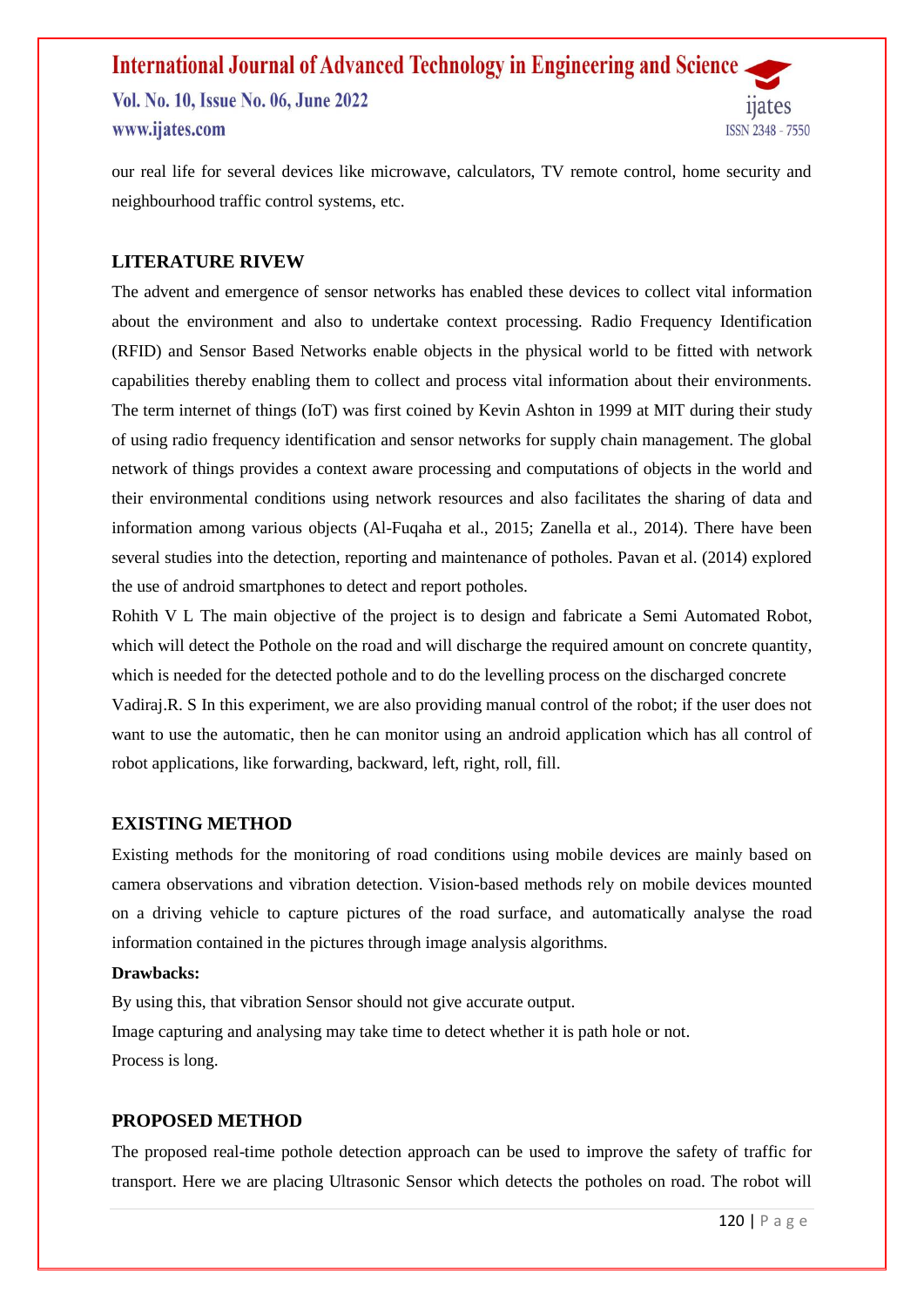#### **International Journal of Advanced Technology in Engineering and Science** Vol. No. 10, Issue No. 06, June 2022 11ates www.ijates.com **ISSN 2348 - 7550**

stop when it finds the Path holes and Servo Motor will rotate in order to level by pouring the cement and sand required. The robot can be controlled Using Bluetooth. Due to the rains and oil spills potholes are generated which will cause the accidents. The potholes are detected using ultrasonic sensor.

#### **Block Diagram**



#### **Fig 1: Block Diagram**

It consists of Arduino, Bluetooth, Ultrasonic Sensor, Buzzer, DC Motors, Servo Motor, Motor Driver, GSM, Power Supply. Servo motor is used to rotate with great precision. Ultrasonic sensor to detect the pothole. Arduino consist of USB interface, which supports serial communication using Tx and Rx pins. Bluetooth is used for the wireless communication, with range <100m.Motor is operated by using DC is known as DC Motor.

#### **METHODOLOGY**

This paper used an open hardware device and a prototype vehicle to build an IoT enabled device to detect, report and manage potholes. Here we are placing Ultrasonic Sensor which detects the potholes on road. The robot will stop when it finds the Path holes and Servo Motor will rotate in order to level by pouring the cement and sand required. The car fitted with sensors moves along a road network. The car is setup to identify potholes and road obstacles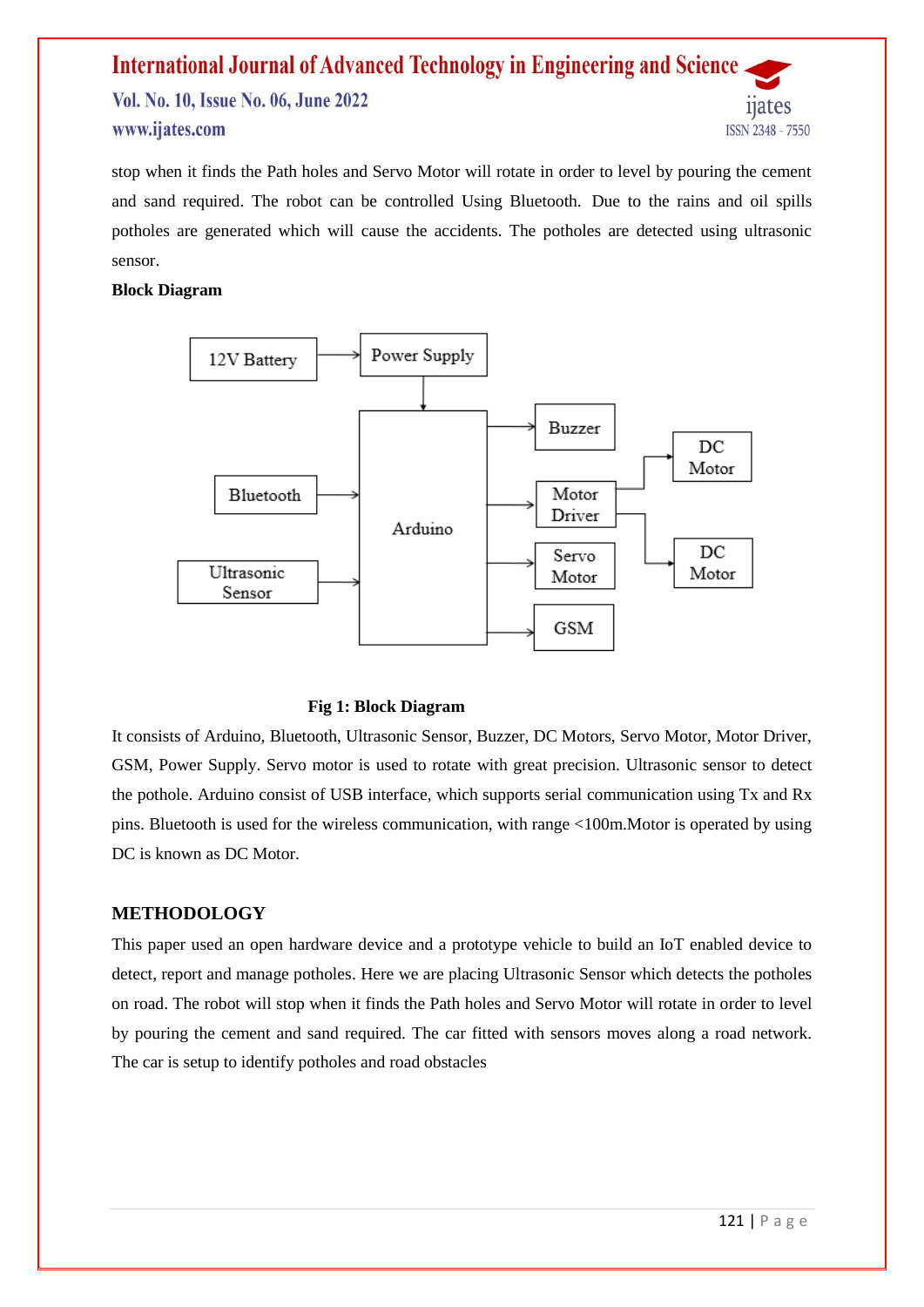Vol. No. 10, Issue No. 06, June 2022 www.ijates.com



**Fig 2**: **Algorithm for Pothole Detection**

#### **RESULT**

The result shows pothole detection status of the robot. If a pothole is detected, the robot reports a true value of 1 and if no potholes are detected the robot sends a null or false value of 0 to the server. It can be seen from the results that some sections of the road are smooth without potholes or road surface obstacles. Also from the results, it was observed that some portions of the road had isolated potholes whiles other sections had multiple potholes at the same place which hampers a safe transportation and movement on the road network.

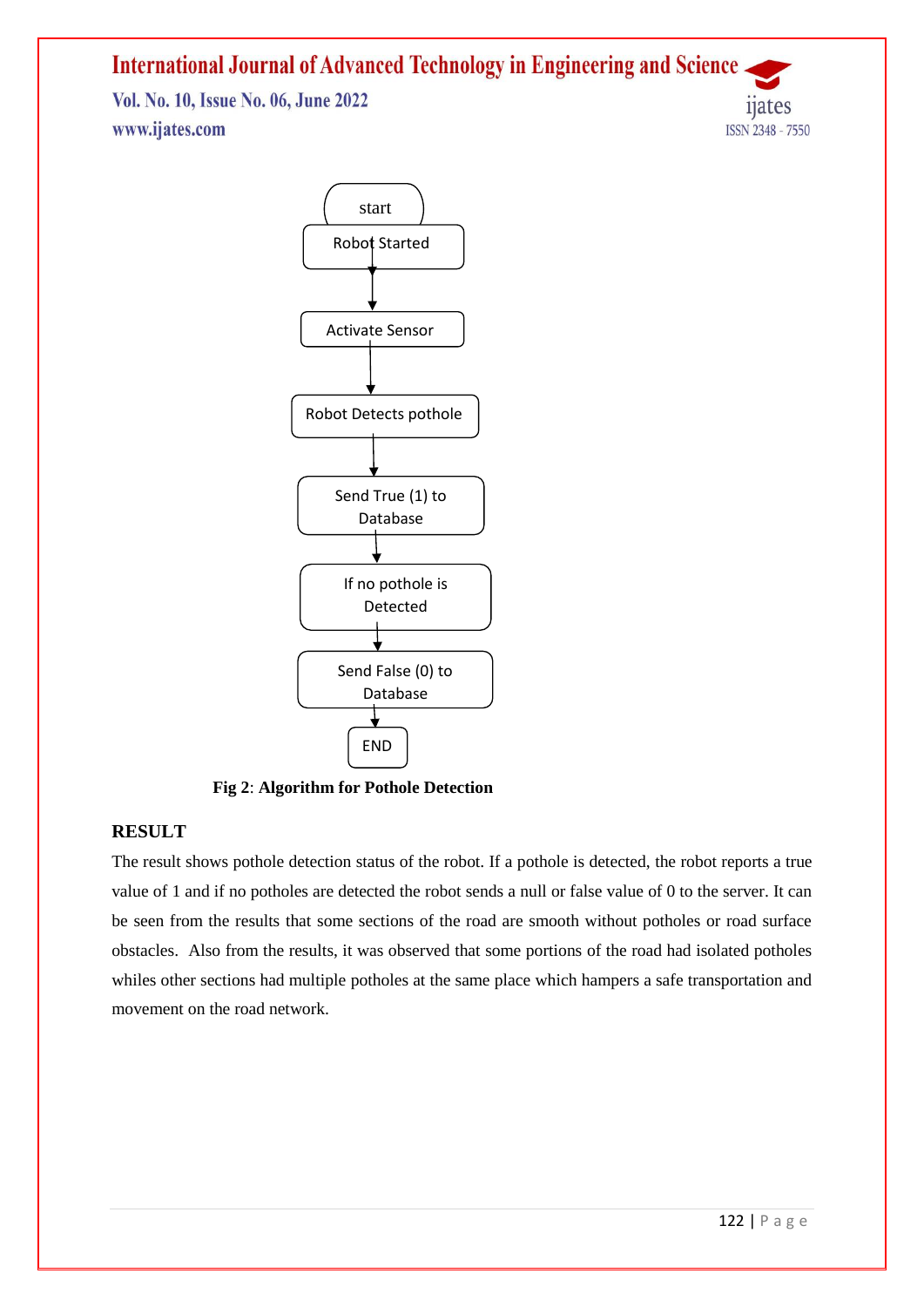Vol. **WWW** 



**Fig 3: Pothole Detection Robot Fig 4 : Robot while detecting** 

### **APPLICATIONS**

- Using this different configuration would be manufactured to maximize the benefit to state highways, districts, cities, and private contractors
- Roads and Highways

## **CONCLUSION**

In this project, we have proposed a system which will detect the potholes on the road and send data to corresponding persons. Due to the rains and oil spills potholes are generated which will cause the accidents. The potholes are detected using ultrasonic sensor. This timely information can help to recover the road as fast as possible. The emergent of internet of things (IoT) has greatly contributed to the bringing together of the virtual and physical world. This enable objects in the physical world to have unique internet protocol addresses to be able to identify and interact with other objects in the virtual world using various technologies and systems. The study conducted an experiment by assembling an Arduino microcontroller board and sensors.

## **REFERENCES**

[1]<https://innovate.mygov.in/wp-content/uploads/2018/08/mygov1534342969368077.pdf>

[2[\]https://www.internationaljournalssrg.org/IJECE/2019/Volume6-Issue4/IJECE-V6I4P103.pdf](https://www.internationaljournalssrg.org/IJECE/2019/Volume6-Issue4/IJECE-V6I4P103.pdf)

[3]. Implementing Intelligent Traffic Control System for Congestion Control, Ambulance Clearance, and Stolen Vehicle Detection IEEE Sensors Journal (Volume: 15, Issue: 2 , Feb. 2015)

[4]. Pothole Detection and Warning System: System Design.2009 International Conference on Electronic Computer Technology, 27 February 2009

[5]. Real Time Pothole Detection using Android Smart phones with Accelerometers.2011 International Conference on Distributed Computing in Sensor Systems and Workshops (DCOSS) August 2011.

[6]. Automatic Detection of Potholes and Humps on Roads to Aid Driver. IEEE Sensors Journal, 30 March 2015.